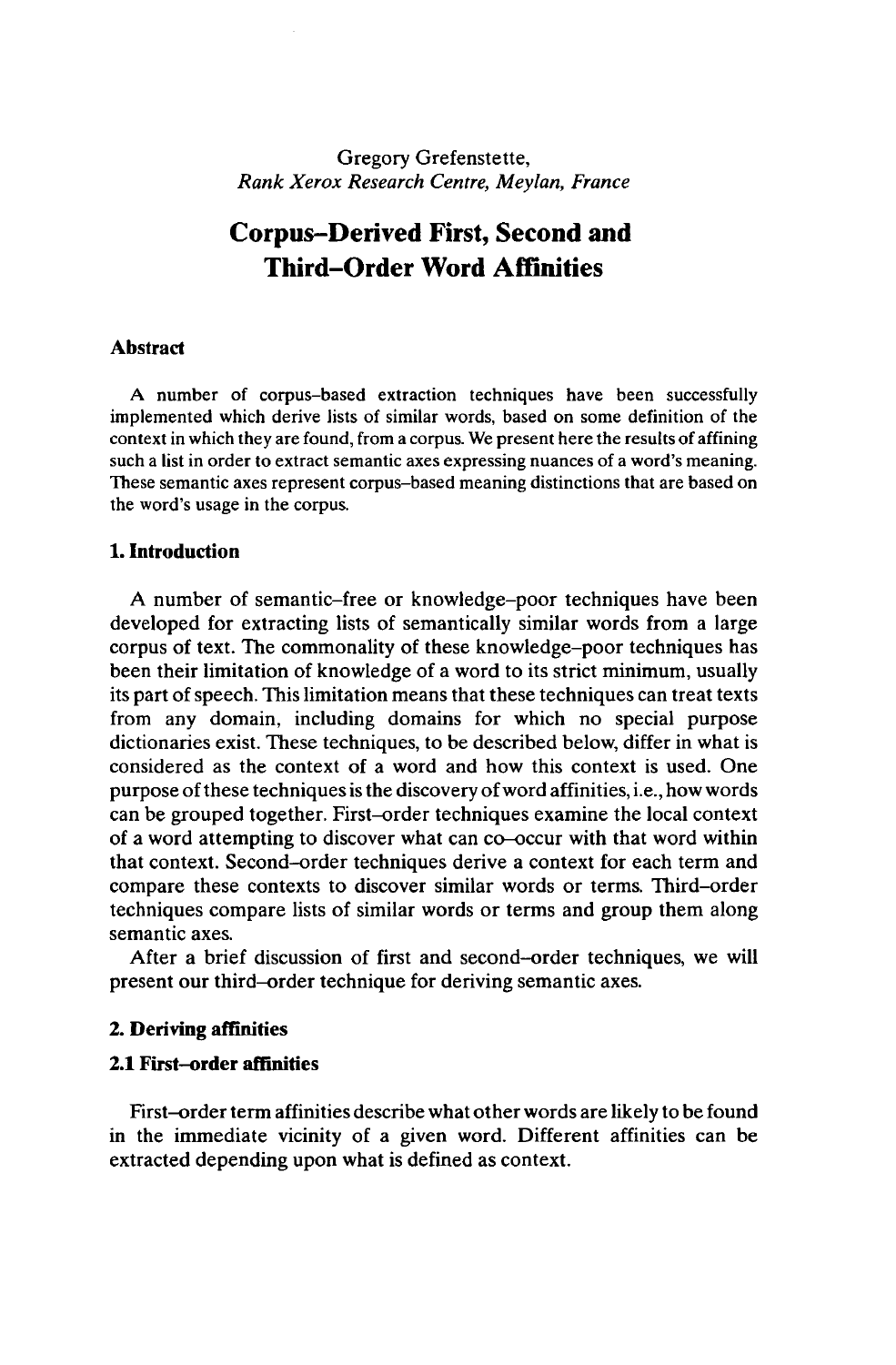- a) **Significant word associations:** Early work by Church and Hanks (1990) showed that calculating the mutual information *<sup>1</sup>* between words by passing a fixed-length window over a large corpus and noting when words co-occurred within the window, allowed them to recognize affinities between pairs such as *doctor... nurse* and *save... from.*
- b) **Collocations:** Smadja (1993) presents a technique for recognizing fixed expressions, fixed patterns, and collocations by examining grammatically tagged windows of words around a given word. In order to find collocations or fixed expressions involving a given word, his technique will build a table listing all the words appearing within five words of the given word, as well as their positions with respect to this word, over a large corpus. Words which appear often and mostly in a fixed position are considered as possible collocates. For example, in a large corpus of newspaper text *hostile... takeover* often appeared as a collocation with a fixed positioning between the two words whereas *federal... takeover,* though appearing often within the same window of text, did not pass positioning filters as it is not considered as a collocate. Smadja's system, Xtract, also recognizes rigid noun phrases (Choueka 1988) as well phrasal templates such as *The Dow Jones average of30 industrialsfell \*NUMBER\* points to \*NUMBER\*.*
- c) **Subcategorizations:** Manning (1993) following work by Brent(1991) derives subcategorization frames from free text through stochastic tagging, robust parsing, and statistical evaluation of the phrases appearing around a given verb.
- d) **Morphological variants:** Grefenstette (1993) derives domaindependent families of words by examining the context defined by a document and using weak string matching clues.

These knowledge-poor techniques provide a partial answer to the question: What kinds of other words will appear around a given word in a corpus?

# **2.2 Second-order affinities**

Second-order affinities show which words share the same environments. Words sharing second-order affinities need never appear together themselves, but their environments are similar. A trivial example of such words is *tumor* and *tumour.* In an English language medical corpus one would expect that the environments of each form of this word would be the same whilst the two words would never appear together. More interesting is the discovery of near synonyms and semantically related words which share second-order affinities.

Techniques which use second-order relations have produced interesting results. Brown et al. (1992) show that a string matching technique over a window around each word provides enough information to cluster words into similar syntactic and semantic classes. A window of 1000 words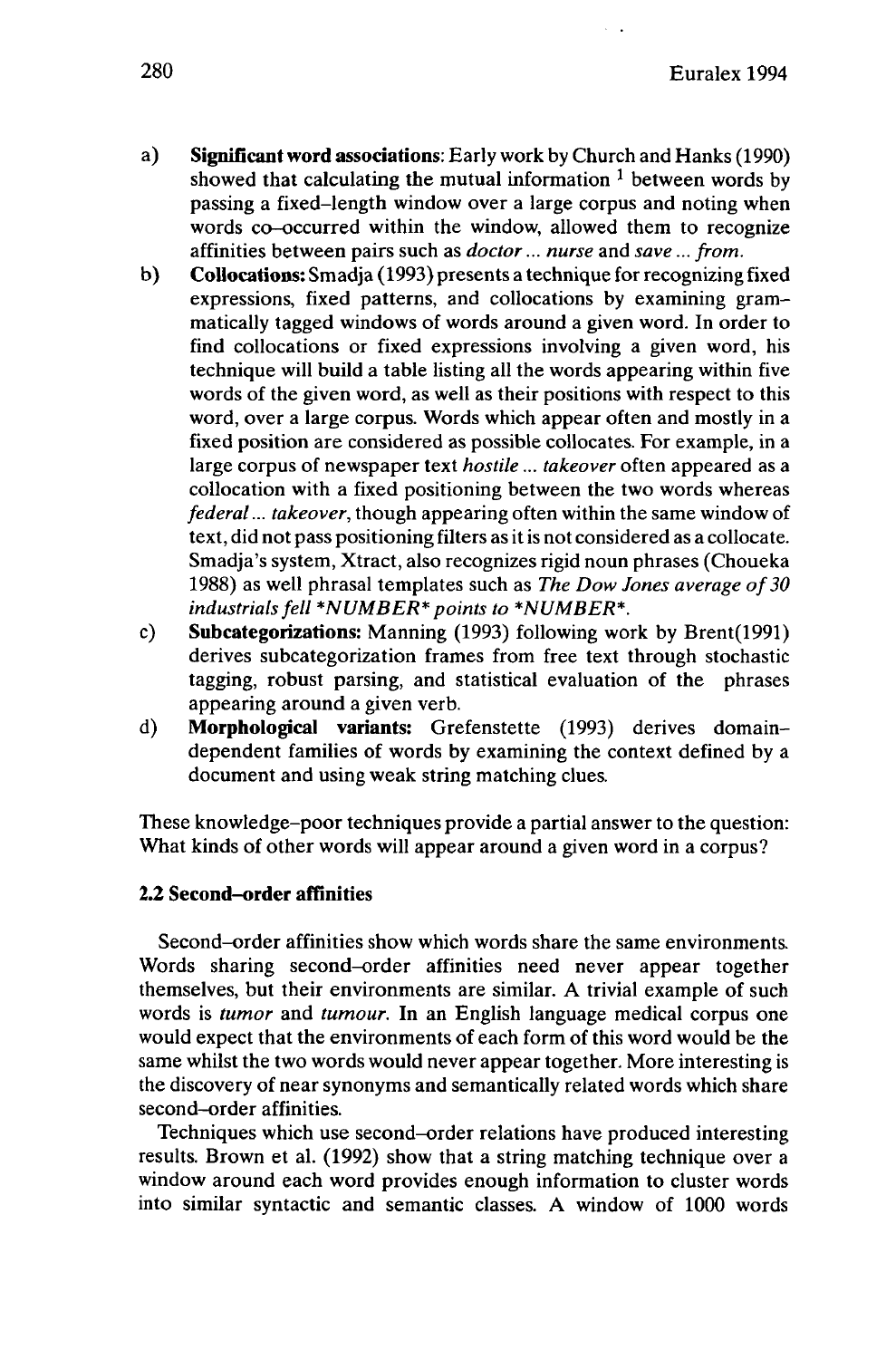excluding the 5 words directly around each word was used to calculate mutual information. A clustering technique, that was aimed at maximizing the average mutual information within clusters, was then iteratively applied to pairs of clusters to create a specified number of general semantic classes such as *[tie, jacket, suit], [morning, noon, evening, night, nights, midnight, bed],* or {*problems, problem, solution, solve, analyzed, solved, solving],* from a corpus of 365 million words from a variety of sources. This knowledge-poor technique, based solely on counting strings, provides interesting results, though it is computationally expensive,  $O(N^3)$  with a large coefficient and where *N* is the number of distinct strings.

Deerwester et al. (1990) used document co-occurrence to build up a data matrix where each row represents a word and each column represents a document from some corpus of documents. The entry in each matrix position corresponds to the presence of that word in each document. They then used singular value decomposition to reduce the matrix to its principal axes. This has the effect of reducing the space described by all the words to a smaller space of semantic axes, reducing the problem from thousands of dimensions to hundreds. Each word can then be thought of as a point in this reduced space, specified by its value along each dimension's axis. By considering the distance between words in this space, semantically related words appear closer together. The composition of all the words appearing in the query on the corpus also defines a point in this reduced space, and documents found near that point are chosen in response to a query. Deerwester et al. have shown that this semantic space reduction can improve information retrieval. This technique suffers from the drawbacks of (i) computational complexity since matrix reduction is  $O(N^3)$  where N is the smaller of the number of terms and the number of documents, and (ii) attacking only one part of the language variability problem, that of many terms concerning the same concept. Indeed, the other aspect of language variability, that one word can mean many things, introduces noise into the calculations of the semantic axes. Schutze (1992) uses a related technique called canonical discriminant analysis to create semantic axes, using co-occurrence of terms within windows of 1000 characters, which suffers from the same computational complexity.

Using more focussed information, Hindle (1990) reports on semantic extraction work using noun-verb combinations. He processed 6 million words of 1987 AP news with robust deterministic parsers (Hindle 1989) to extract large numbers of Subject-Verb-Object triples. He then calculated the mutual information between verb-noun pairs. For example, the nouns with the highest associations as objects of the verb *drink* were *bunch-beer, tea, Pepsi, champagne, liquid, beer, wine, water.* As a second order calculation using this mutual information association, he then calculated the similarity between nouns by considering how much mutual information they shared over all of the verbs in the corpus. He was able to produce intuitively pleasing results such as the result that the words most similar to *boat* were *ship*, *plane*,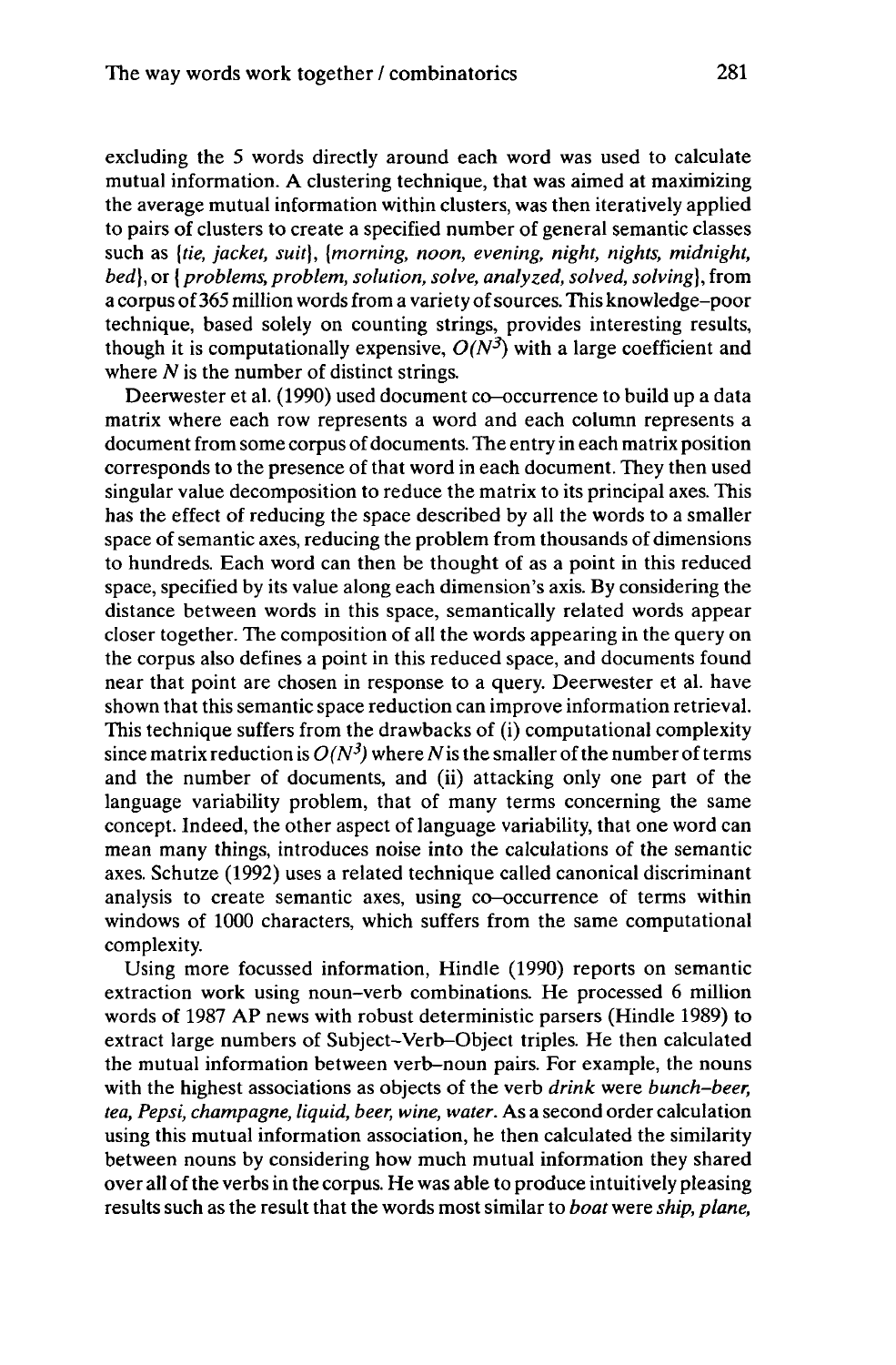*bus, jet, vessel, truck, car, helicopter, ferry, man.* Pereira and Tishby (1992) use just verb-object pairs and a dissimilarity measure to cluster words that are have little dissimilarity.

### **2.3 Third-order affinities**

Many of the techniques mentioned in the last section, particularly the matrix reduction techniques, are prone to generating noise in the case of polysemous words which share sense-dependent environments.<sup>2</sup>

A third-order technique takes the lists of similar words produced by a second-order technique and reworks the context of these added words in order to derive subgroupings of similarity. Schutze and Pedersen (1993) extracts the right-hand contexts of words and compares them to produce similarity lists for a given word, and then examines the left-hand contexts of these similar words to subgroup them.

Here we will present a technique with which we have been experimenting for further exploiting the context of similar words in order to tease out subgroupings along axes of meaning.

#### **3.** Overview of derivation of similarity lists

We have developed a system called SEXTANT (Grefenstette 1994) that analyzes the lexicalsyntactic usage of a word over a corpus and calculatesthe similarity of words using this syntactic context. Briefly, the system first tokenizes the input text, performs limited morphological analysis of the input tokens assigning to each token possible parts of speech and source words; these parts of speech are resolved to one grammatical tag per token using a stochastic method (Cutting et al. 1992; de Marcken 1990). The unambiguously tagged text is robustly parsed using a technique of filters inspired by Debili (1982) and similar to those found in Constraint Grammars (Voutilainen et al. 1992), i.e., the input sentence need not be fully analyzed, in order to extract low-level syntactic components such as subject-verb, verb-objects, adjective-noun, and noun-noun relations. The output of this stage for each word can be compared to that produced by windowing techniques (Phillips 1985) with the advantage that cleaner context is produced since most spurious relations caused by positional contiguity are avoided. See Figure 1.

At this stage, the context of each word is the list of words that are found in local syntactic relations with it. The type of syntactic relation is retained<br>for noun—verb relations, where SUBJ, DOBJ, and IOBJ stand for subject, direct object, and a generalized indirect object relation which covers both arguments and adjuncts. All these relations are derived from the robust syntactic parsers used in SEXTANT. See Grefenstette (1994) for further details.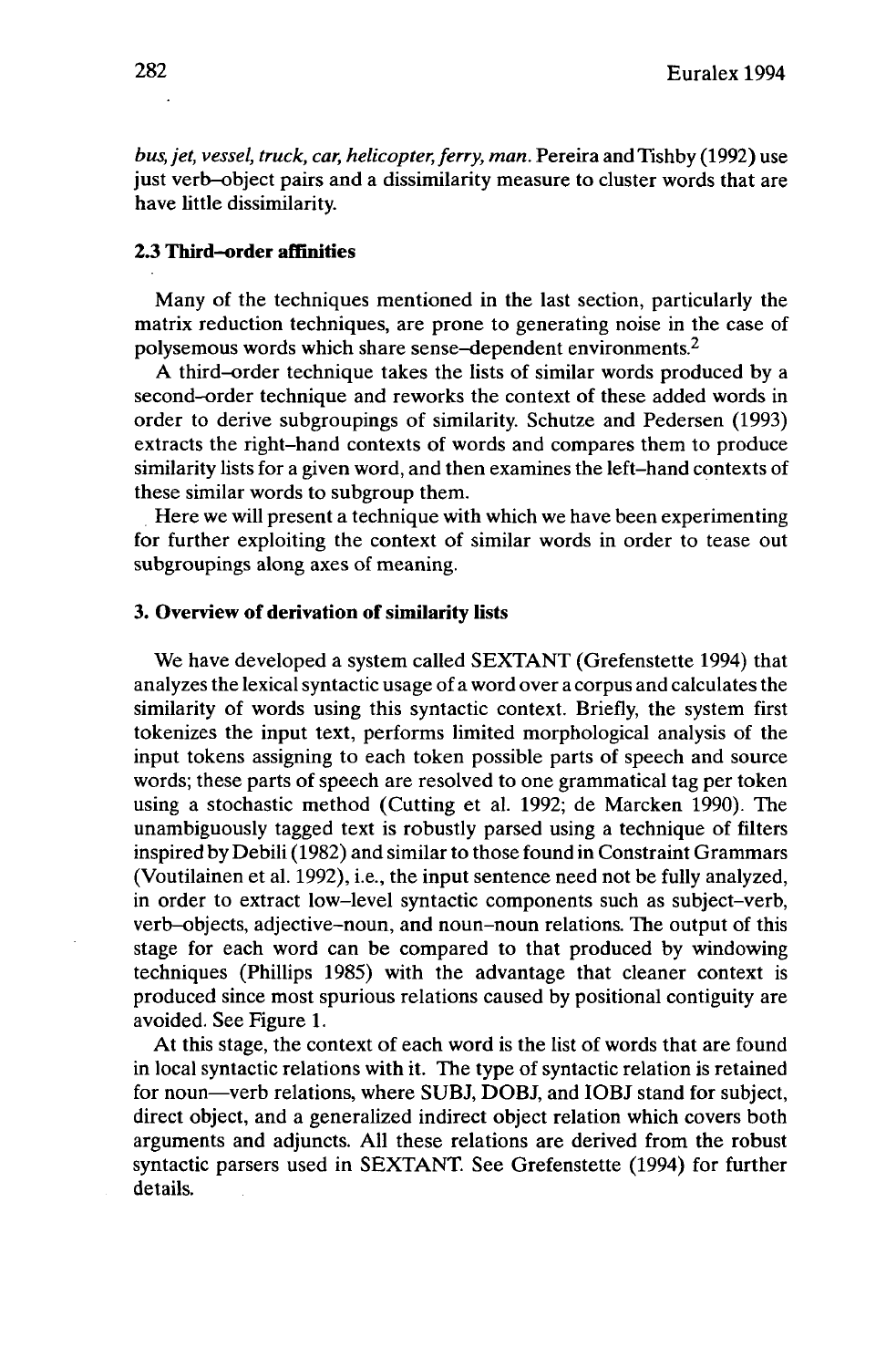| With the arrival of Europeans in 1788, many Aboriginal societies<br>gradually destroyed. | , caught within the coils of expanding white settlement, were |                                         |
|------------------------------------------------------------------------------------------|---------------------------------------------------------------|-----------------------------------------|
|                                                                                          | Contexts of nouns extracted after syntactic analysis          |                                         |
| arrival european                                                                         |                                                               | society aboriginal society destroy-DOBJ |
| society catch-SUBJ                                                                       | coil catch-IDBJ                                               | settlement white                        |
| settlement expand-DOBJ                                                                   |                                                               |                                         |
|                                                                                          | Some contexts extracted with 10 full-word window              |                                         |
| arrival aboriginal                                                                       | arrival society                                               | arrival catch                           |
| arrival coil                                                                             | arrival expand                                                | arrival white                           |
| arrival settlement                                                                       | arrival destroy                                               | european arrival                        |
| european aboriginal                                                                      | european society                                              | european catch                          |
| european coil                                                                            | european expand                                               | european white                          |
| european settlement                                                                      | european destroy                                              | society arrival                         |
| society european                                                                         | society aboriginal                                            | society catch                           |
| society coil                                                                             | society expand                                                | society white                           |
| society settlement                                                                       | society destroy                                               | $\cdots$                                |

Figure 1: Comparison of extracted contexts using syntactic and non-syntactic techniques.

| Some similarity lists |      |                                                                                       |  |
|-----------------------|------|---------------------------------------------------------------------------------------|--|
|                       | freq |                                                                                       |  |
| acquisition           | 1504 | purchase bid transaction offer sale merger investment plan deal agreement             |  |
| agreement             | 1738 | plan offer transaction bid acquisition deal proposal price month investment           |  |
| bid                   | 2503 | offer proposal plan acquisition transaction agreement purchase share year month       |  |
| buy-out               | 673  | transaction takeover deal purchase merger acquisition investment equity move buy-outs |  |
| offer                 | 2744 | bid proposal plan transaction agreement acquisition year sale stock board             |  |
| plan                  | 2022 | proposal offer bid agreement transaction price year sale month acquisition            |  |
| revenue               | 467  | profit earning income gain net sale loss result growth number                         |  |
| shareholder           | 995  | holder board share stock investor offer management director acquisition stake         |  |
| unit                  | 2625 | company subsidiary group sale operation concern share year bank acquisition           |  |

# Figure 2: Sample of similarity lists, calculated using each word's syntactic attributes, extracted from 6 Mbyte corpus of articles on Mergers from the *Wall Street Journal.*

The contexts for each noun in the corpus are compared to the contexts for every other noun using a weighted Jaccard  $^3$  similarity measure (Romesburg 1990). This step provides a ranked list for each word of words used in the most similar way throughout the corpus being treated, as in Figure 2. Before describing our own third-order technique, exploiting these ranked lists, for deriving semantic axes, we will motivate this research with a brief discussion.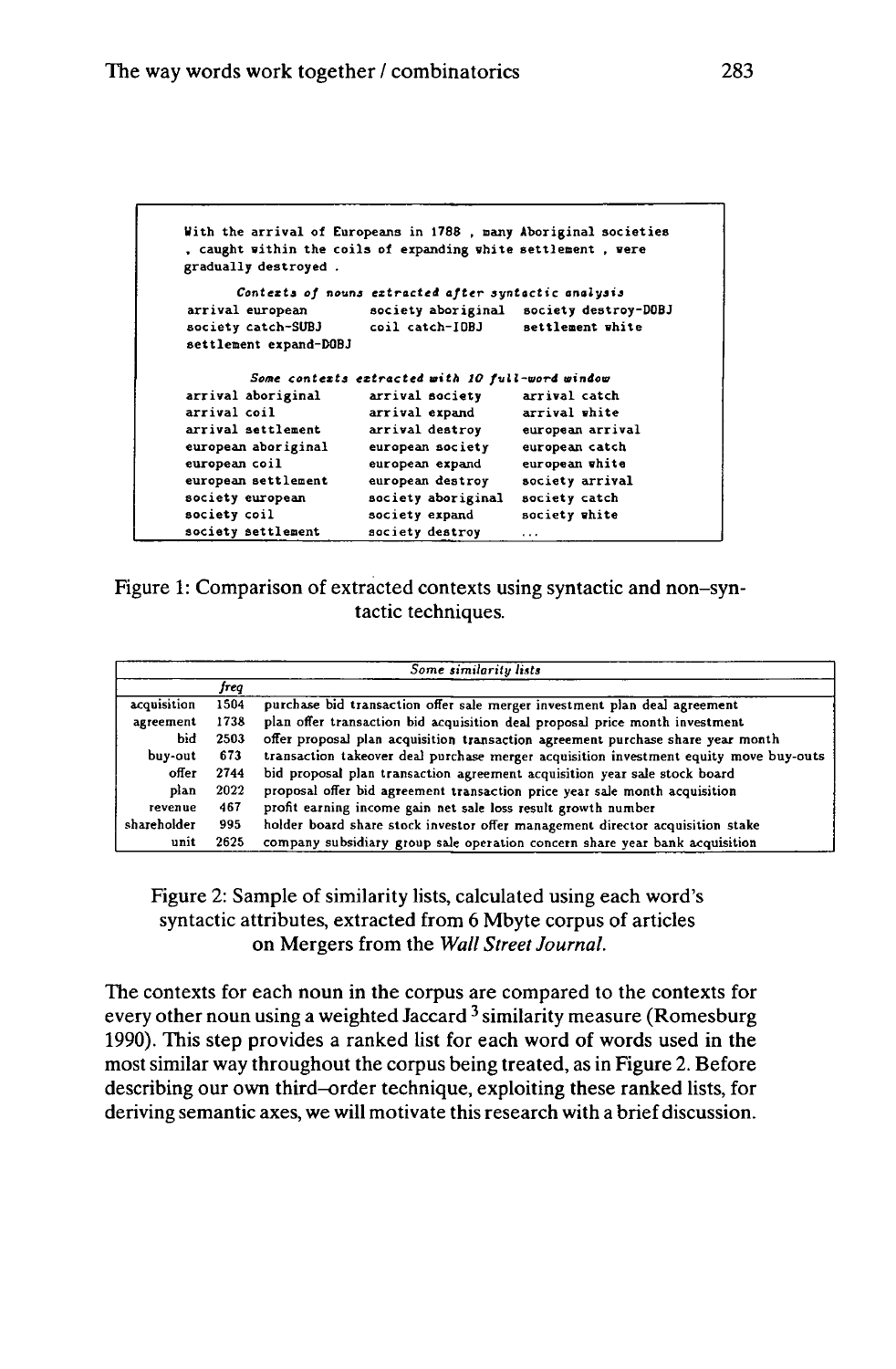#### **4. Background on semantic axes**

The idea of a semantic field which is divided into overlapping areas by a set of words, such as the color words, or words expressing emotional state, has a long history in linguistics (Trier 1931) and is related to the dual view, much more popular, of considering a word as covering segments of a number of semantic features. If each semantic feature, such as *animate, concrete, human* is considered as an axis in the space of meaning, then, the thinking goes, each meaning of a word describes some region in this hyperspace, specified by the word's extension along each axis. Much work in computational semantics presupposes that each word, or word sense, in the lexicon is described as a set of semantic features. In the simplest case the features are either present or absent; in more complicated cases they are described as attribute-value pairs, which again can be visualized as describing a segment of the axis defined by that semantic feature.

The problem with this approach is that the set of semantic features must be defined beforehand by the linguist constructing the lexicon. The choice of these axes, although intellectually stimulating, is not practically simple (Eco 1984:46-68). Although the usually expressed hope is that a finite number of features may suffice, no proof of this has ever been offered, despite claims.<sup>4</sup> Another approach is to abandon the division of the space of meaning into predetermined axes and rather to induce the axes from some corpus. It is this approach that we will explore here.

In order to induce an axis, we shall start from some word and connect this word to a similar word. This connection defines one axis in some space of meaning. We then use this axis to place other words along this axis. Such a technique will be described in the next section.

# **5. Technique**

Two words may be recognized as similar to a third word for different reasons, along different axes of that third word's nuances of meaning. For example, in a medical corpus, *administration* can relate to the organization of a hospital or to the injection of the drug. The straight list of similarly used words produced by a second-order technique does not bring out these semantic differences.

In order to derive semantic axes, we extend a conceptintroduced in Hindle (1990) and define words as being "reciprocally near neighbors" if the words appear on each other's similarity lists<sup>5</sup> within the closest  $N$  words (we use *N=10* throughout). These words can serve as seeds for axis definition in the following way. We will consider the following case. Let us suppose that a word *A* was found close to *B*, *C*, *D*, *E*, and *F*, and suppose that *B* was reciprocally near to *A;* that is we will suppose that *A* was also one of the closest words to *B.* Due to this reciprocity, we can be confident that *A-B* forms a semantic axis. Now we wish to see if we should attach the other words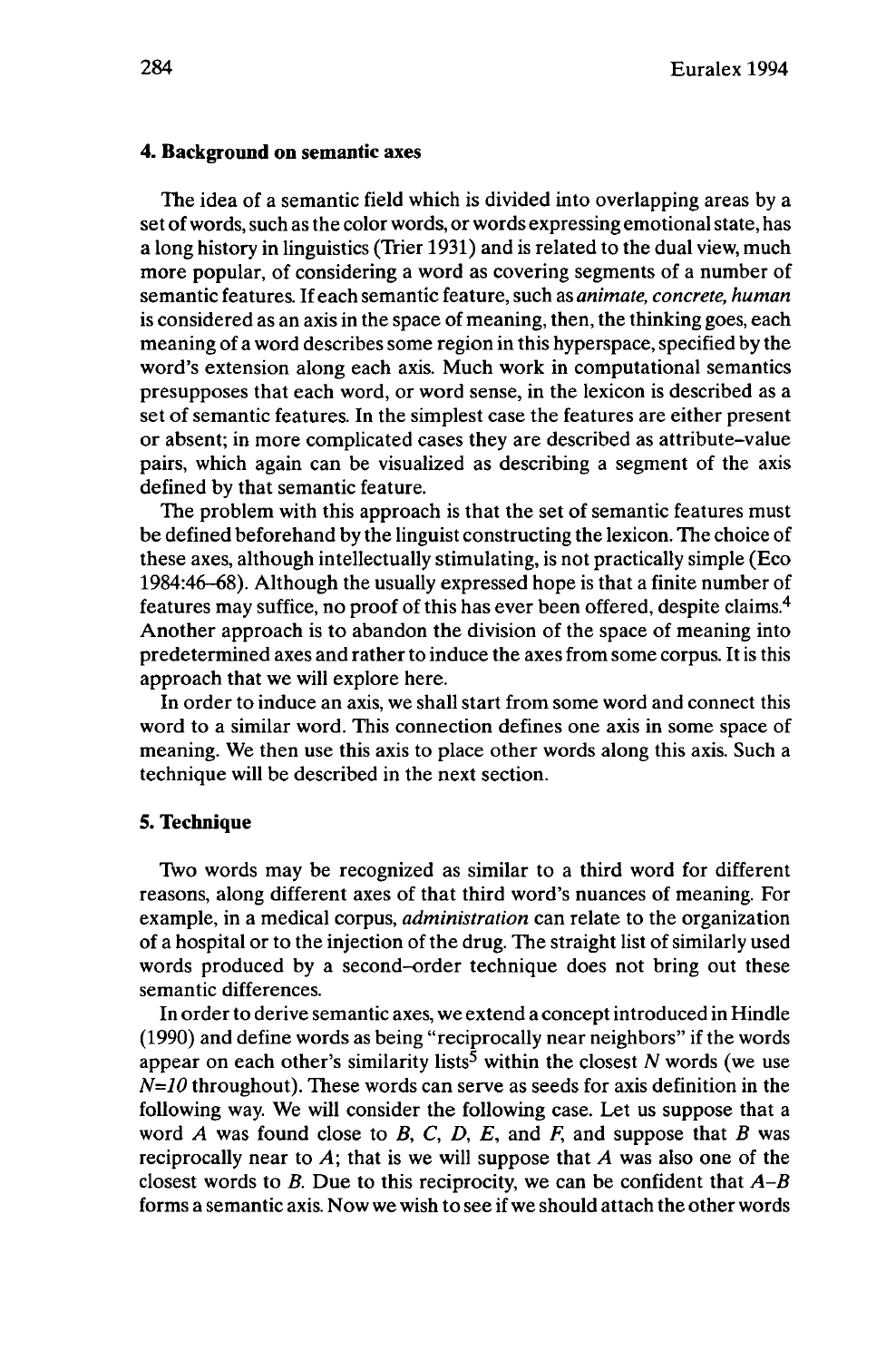C, *D, E,* and Fto this axis. One way to do this is to include any of these words which is also a near neighbor to  $B$ , independent of  $A$ . This will define a set of words which are (i) close to *A,* (ii) near neighbors to *B,* and (iii) close to this axis, supposing that  $A-B$  is a semantic axis.

| Semantic Axis                 | words closest to axis                              |
|-------------------------------|----------------------------------------------------|
| acquisition as an agreement   | bid ofter plan                                     |
| acquisition as a bid          | offer sale                                         |
| acquisition as a deal         | transaction merger investment agreement            |
| acquisition as a merger       | transaction                                        |
| acquisition as a plan         | bid offer sale                                     |
| acquisition as a purchase     | bid transaction sale                               |
| acquisition as a sale         | offer                                              |
| acquisition as a transaction  | bid offer sale plan                                |
| agency as a firm              | bank concern                                       |
| agency as a united-states     | thrift                                             |
| agreement as an acquisition   | plan offer bid                                     |
| agreement as a bid            | offer                                              |
| agreement as a deal           | transaction acquisition investment                 |
| agreement as a plan           | offer bid price                                    |
| agreement as a proposal       | plan offer bid transaction                         |
| .                             | $\sim$                                             |
| approval as an action         | decision                                           |
| approval as an authority      | review rule                                        |
| approval as a clearance       | review authority                                   |
| approval as a review          | clearance authority                                |
| approval as a vote            | step                                               |
| .                             | $\cdots$                                           |
| bid as an acquisition         | offer plan agreement sale                          |
| bid as an agreement           | offer plan                                         |
| bid as a plan                 | offer sale                                         |
| bid as a proposal             | offer plan transaction agreement                   |
| .                             |                                                    |
| buy-out as a deal             | transaction takeover merger acquisition investment |
| buy-out as a merger           | transaction acquisition                            |
| buy-out as a purchase         | transaction acquisition                            |
| buy-out as a takeover         | merger investment                                  |
| buy-out as a transaction      | acquisition offer                                  |
|                               |                                                    |
| transaction as an acquisition | offer plan sale bid                                |
| transaction as a bid          | offer sale                                         |
| transaction as a buy-out      | purchase                                           |
| transaction as a deal         | buy-out merger acquisition                         |
| transaction as a merger       | buy-out acquisition                                |
| transaction as a plan         | offer sale bid                                     |
| transaction as a proposal     | offer plan bid                                     |
| transaction as a purchase     | acquisition sale bid                               |
| transaction as a sale         | offer                                              |
| value as an amount            | cash number debt                                   |
| value as a cash               | profit debt                                        |
| value as an earning           | profit                                             |
| value as a financing          | cash                                               |
| value as an interest          | price                                              |
| value as a price              | vear                                               |
| value as a profit             | price                                              |

Figure 3: Semantic clusters from a WSJ MERGERS corpus.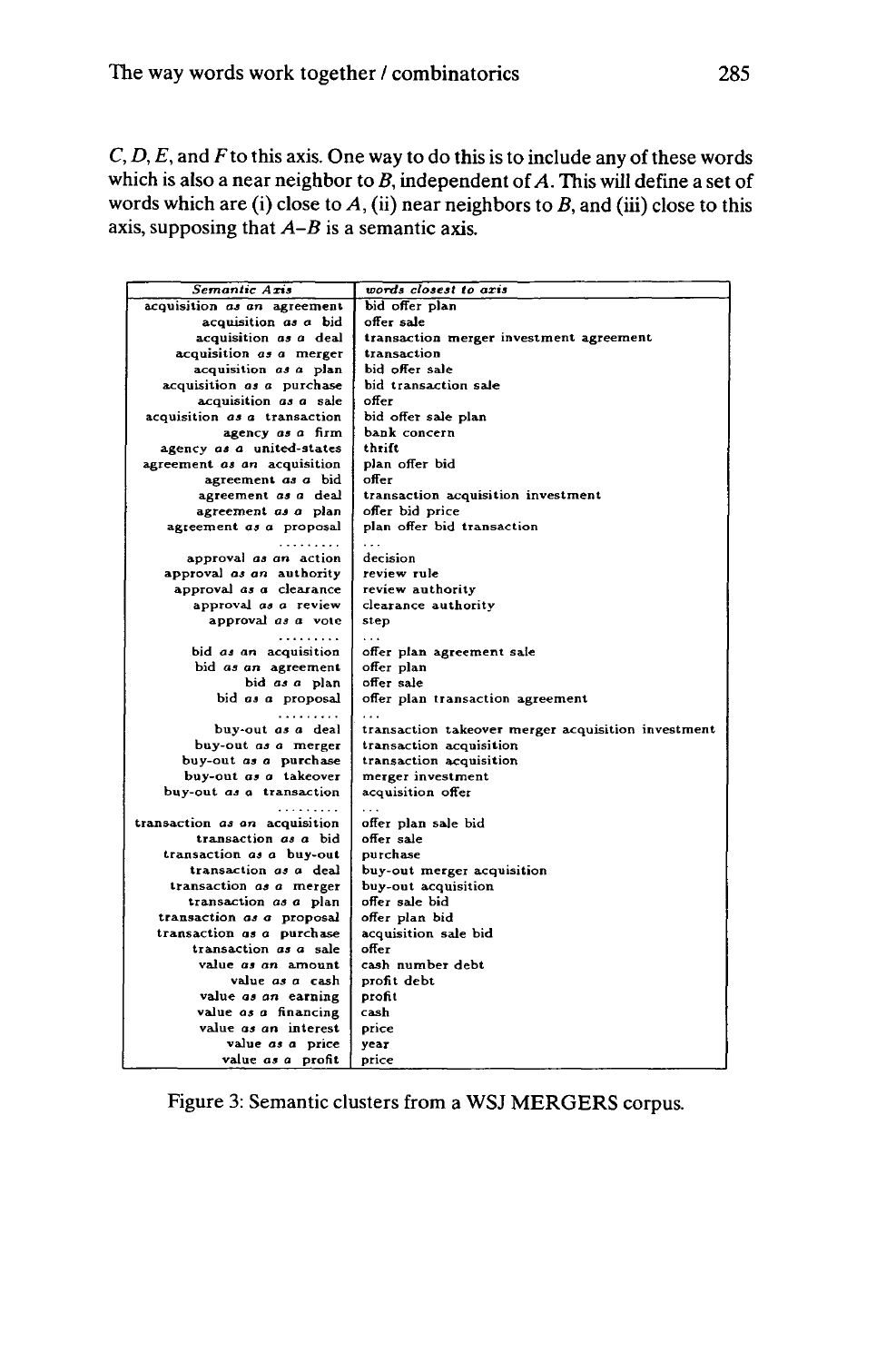| <b>Semantic Aris</b>            | words closest to axis      |
|---------------------------------|----------------------------|
| a-crystallin <i>as a</i> dna    | protein                    |
| ability as a capacity           | production function        |
| ability as a inability          | capacity                   |
| abnormality as a anomaly        | atresia                    |
| abnormality as a impairment     | disorder disturbance       |
| abnormality as a nature         | manifestation              |
| absence as a sibling            | family                     |
| absorption as a exchange        | transport                  |
| absorption <i>as a</i> na       | exchange                   |
| absorption as a po              | tension                    |
| accumulation as a extent        | jaundice                   |
| acid as a dna                   | protein                    |
| acid as a fraction              | protein                    |
| acidosis as a insufficiency     | hypertrophy                |
| act as a prolongation           | deficiency                 |
| activity as a amount            | concentration level number |
| addition as a absence           | presence                   |
| adenocarcinoma as a carcinoma   | tumor                      |
| adenoma <i>as a</i> hyperplasia | hypertrophy                |
| adjunct as a chemotherapy       | therapy                    |
| administration as a dose        | injection                  |
| administration as a infusion    | dose                       |
| administration as a secretion   | deficiency                 |
| administration as a therapy     | treatment                  |
| administration as a treatment   | response                   |
|                                 |                            |
| tumor <i>as a</i> cancer        | lesion tissue              |
| tumor as a carcinoma            | cancer disease             |
| tumor as a growth               | tissue effect              |
| tumor as a lesion               | cancer disease             |
| tumor as a tissue               | disease                    |
| .                               | .                          |

Figure 4: Semantic clusters from the MED corpus.

When this grouping technique is applied to the most frequent words from the corpus composed of 6MBytes of Wall Street Journal articles on mergers, we develop clusters such as those presented in Figure 3. Words are included in a cluster if they are nearly as frequent as, or more frequent than, the second word defining the axis; taking into account frequency in this way is an attempt to generalize from more specific to more general words. For example, in Figure 3, we see that *agreement* is a reciprocal near neighbor to *acquisition* in the MERGER corpus, so we take *acquisition-agreement*to be one semantic axis of the word *acquisition* for this corpus. Then, comparing the similarity lists of *agreement* to the other words closest to *acquisition,* we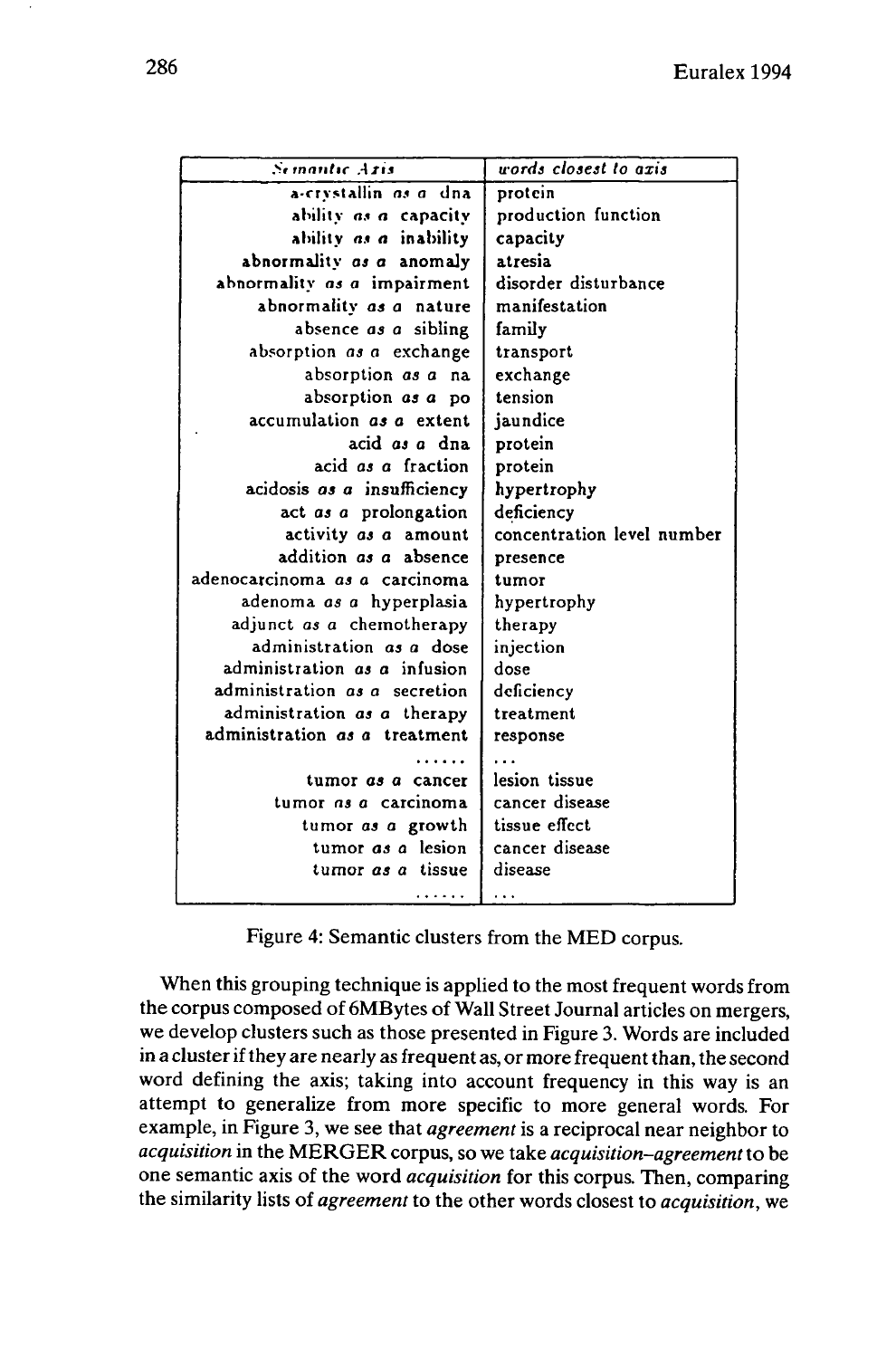discover that *bid, offer,* and *plan aie* more general words (appearing more often) than *agreement* and are reciprocally close to it. This group seems to define a sense of *acquisition* having to do with the negotiation process involved in acquiring some company.

| breast  | compare-DOBJ | develop-DOBJ | disseminate-DOBJ | human        |
|---------|--------------|--------------|------------------|--------------|
| lung    | mammary      | metastatic   | neck             | present-DOBJ |
| primary | pulmonary    |              |                  |              |

Figure 5: Syntactic attributes shared by "tumor," "cancer," and "carcinoma" in the Medical corpus.

| brain   | discuss-DOBJ | human | lung | make-SUBJ                |
|---------|--------------|-------|------|--------------------------|
| mammary | mouse        |       |      | normal patient pituitary |
| l rat   | renal        |       |      |                          |

Figure 6: Syntactic attributes shared by "tumor" "growth," and "tissue" in the Medical corpus.

When the same clustering technique is applied to the corpus of medical abstracts, we get the clusters appearing in Figure 4. Again, the technique of using reciprocal near neighbors creates axes which are able to group similar words, although the non-medical person must resort to a medical dictionary to recognize the relations. For example, *a-crystallin* and *dna* are both examples of*proteins. Atresia* is a "congenital absence or closing of a normal body opening," and should be close to the axis *abnormality*•*anomaly.* It is not clear what relation, if any, exists between *acid, fraction* and *protein. Acidosis,* though, is an *insufficiency* resulting from renal *hypertrophy* which is captured in the *acidosis*•*insufficiency*•*hypertrophy* axis in Figure 4.

Another interesting result is the way the word *tumor* is divided along malignant and non-malignant axes. One axis is *tumor-growth,* which attracts the words *tissue* and *effect,* while the axes *tumor-cancer, tumor-carcinoma,* and *tumor-lesion* bring in each other to their axes. The axes that are derived here are the result of a cascade of knowledge-poor processes: tokenization, tagging, parsing, extracting lexical-syntactic contexts, automatically weighting the contexts using their frequency in the corpus, similarity comparison using these contexts as attributes, crossing similarity lists to find reciprocally nearest neighbors, using these neighbors with their corpus frequency to derive the lists. The reasons why words are grouped together in these third-order affinities depend on each step, yet an idea ofwhy words are grouped can be intuited from the lexical-syntactic attributes that the words along an axis share, even though other words may have played a part in the calculation of the reciprocally nearest neighbors. Figure 5 shows which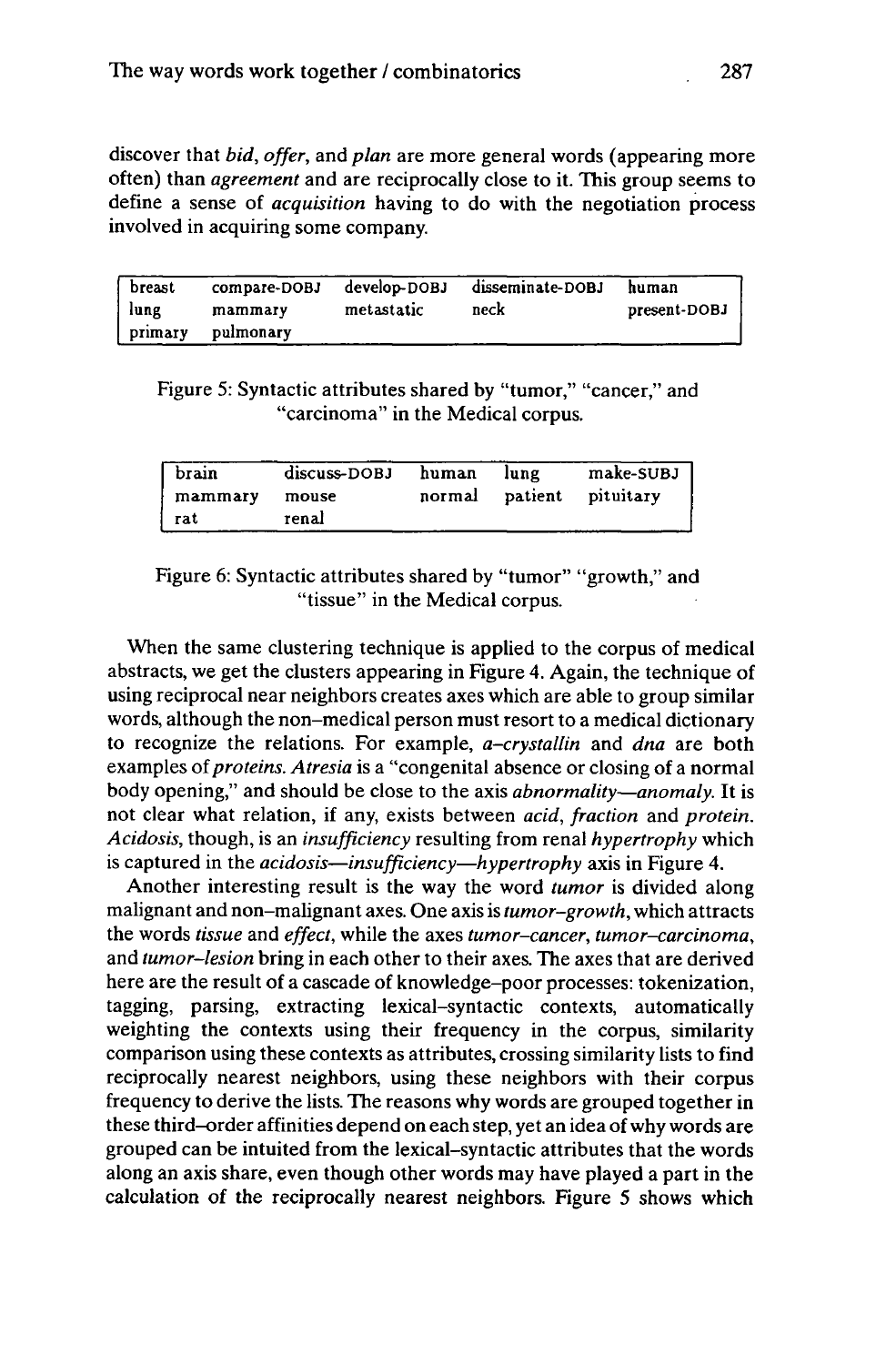contexts (without their frequencies) are shared by the words *tumor, cancer,* and *carcinoma.* The tags SUBJ, DOBJ, and IOBJ indicate a noun-verb context and untagged words indicate a noun-noun or noun-adjective context. Each lexical-syntactic attribute adds a small piece into the calculation of similarity and ultimately semantic axes. Figure 6 shows those contexts shared by the words *tumor, growth,* and *tissue.*

Going back to Figure 3, we can see similar sense differentiations in the *approval-action-decision* as opposed to the *approval-authority-review-rule* which distinguish the act of approving from the right of approving. On the other hand, we also see correspondences unlike ones that a human would draw such as between *agency-United States-thrift.* Although these words are all connected through the "Resolution Trust Corporation," it is difficult to see a clear semantic axis here. Looking at the attributes that all three terms have in common, shown in Figure 7, does not clarify the situation further, since each attribute seems to be adding one little piece of meaning to the composite judgment made by SEXTANT that the words are similar.

| acquire-DOBJ | agree-DOBJ       | base-DOBJ  | big         | continue-SUBJ |
|--------------|------------------|------------|-------------|---------------|
| create-DOBJ  | expect-DOBJ      | hold-SUBJ  | $lose-SUBJ$ | make-DOBJ     |
| make-IOBJ    | medium-size-DOBJ | new        | own-SUBJ    | plan-DOBJ     |
| regional     | report-SUBJ      | say-DOBJ   | say-SUBJ    | second-large  |
| sell-DOBJ    | small            | think-DOBJ | time        | top<br>vear   |

Figure 7: Attributes shared by "agency," "United States," and "thrift" in the MERGERS corpus.

# **6. Conclusion**

 $\boldsymbol{\cdot}$ 

We have presented a technique for deriving third-order affinities from a corpus of text. First-order affinities describe collocates of words, secondorder affinities show similarly used words, and third-order affinities create semantic groupings among similar words. Rather than predefining the semantic axes, pairs of close words were used to define an axis and similar words were placed along these axes. A problem with the clustering method as it exists is that sometimes the distinctions seem to be too fine. For example, it might be perfectly satisfactory to group *acquisition-sale-purchasetransaction-merger* into one large group rather than its many small subsets as they appear in Figure 3. This level of distinction or grouping of course depends on the use to which these lists are to be put. If the use is for human consumption, such as an expansion proposing interface to a retrieval system, then larger groups would be all right, since the user could quickly pare down the list. If it is for an automatic expansion system, then smaller lists might be preferable (Sparck Jones 1971). Another problem, apparent in any knowledge-poor corpus-based technique, is that results contain noise that would have to be manually weeded out. One further problem is that words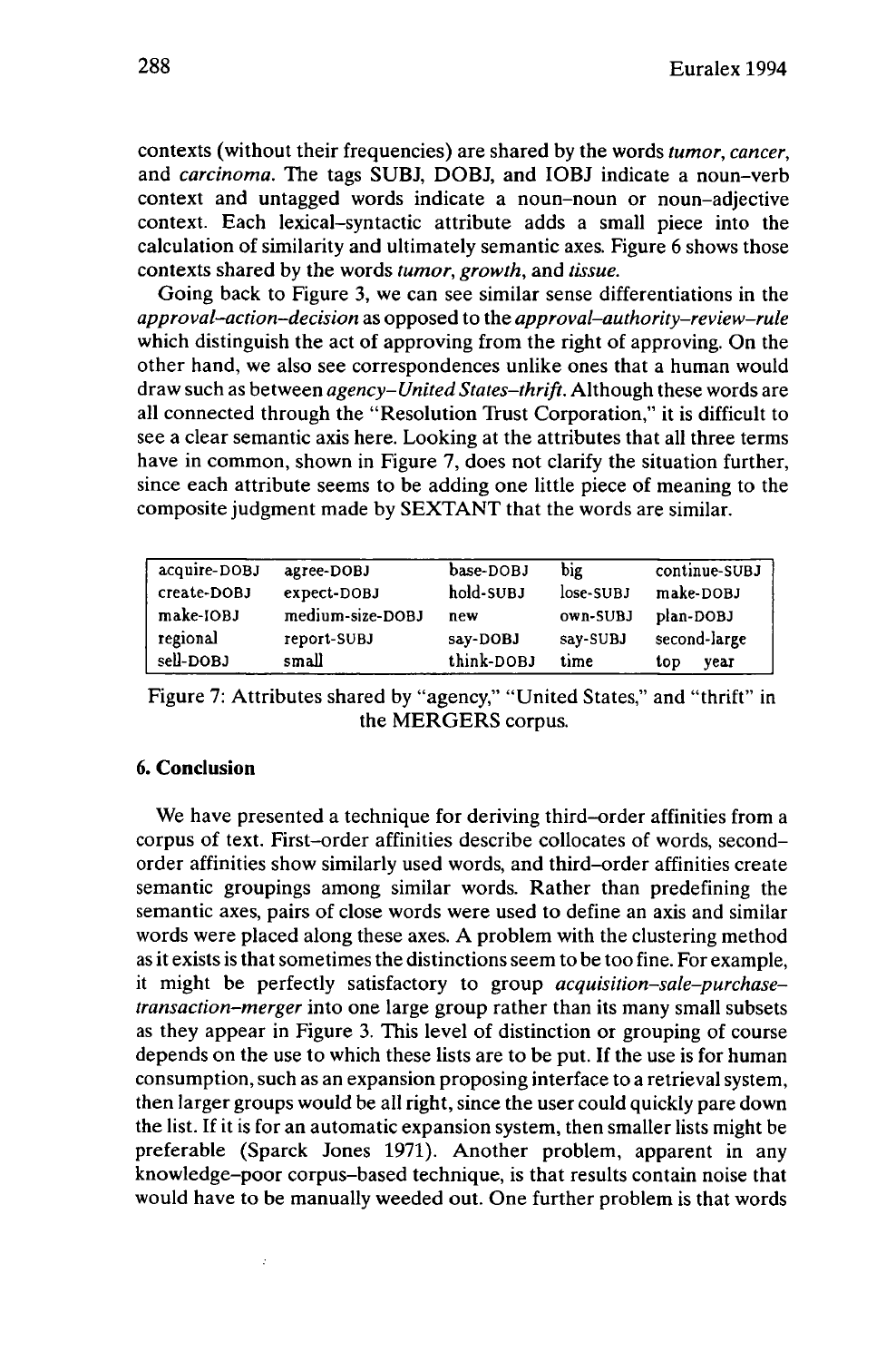appearing infrequently in the corpus do not possess enough context there to be included in the treatment and are mostly ignored. Stillitis to be hoped that larger corpora, and further overlaying of knowledge-poor techniques will allow greater and finer exploitation of such words.

#### **Notes**

- 1 The formula for mutual information is  $1(x y) = log(P(x y)/(P(x) P(y)))$  where  $P(x y)$  is the joint probability of the events x and y and  $P(x)$  and  $P(y)$  are the probabilities of each individual event. The value reaches a maximum when xand y co-occur and are both rare.
- 2 Work has been done in assigning words to thesaurus headings (Yarowsky 1992) as a means for reducing polysemy, but this only captures a small portion of grossly polysemous words and is limited to words appearing in the thesaurus, and to the sense distinctions of the thesaurus.
- The Jaccard measure is defined as the number of attributes shared by two objects divided by the total number of unique attributes possessed by both objects. If A is the number of attributes shared by two objects, and  $B$  is the number of attributes only appearing with the first object, and C is the number of attributes appearing only with the second object, then the Jaccard measure of similarity between the two objects is  $A/(A+B+C)$ . This similarity measure yields a value between 0 and 1. The attributes are weighted by taking the log of the attribute frequency with the object multiplied by an inverse entropy measure of the attribute over the corpus. For example, common adjectives have a high entropy and thus lower weights. See (Grefenstette 1994). Here the objects being compared are two nouns, and their attributes are the words found in lexical-syntactic relations to these nouns.
- 4 In (Wierzbicka.1990), Anna Wierzbicka proposes a number of definitions of hard-to-define words such as bachelor, bird, game, lie using her "proposed list of universal semantic primitives," (p. 359) but these definitions include computationally unusable primitives such words such as *bachelor, bird, game, lie* using her "proposed list of universal semantic<br>primitives," (p. 359) but these definitions include computationally unusable primitives such<br>as "thought as" as in the definition "ba could marry.'
- 5 These similarity lists were derived as described above by comparing the syntactically derived contexts for each noun throughout the entire corpus. Note that, as with any similarity comparison method, similarity lists are not symmetric. For example, if you compare the similarity of a group containing two elephants, a dog, a rat, and ten mice, the animal most similar to the rat will be a mouse, while a mouse will be most similar to another mouse.

#### **References**

- Brent, M.R. 1991. "Automatic acquisition of subcategorization frames from untagged, free-text corpora". In Proceedings of the 29th Annual Meeting of the Association for Computational Linguistics.
- Brown, P.F., Delia Pietra, V.J., deSouza, P.V., Lai, J.C., and Mercer, R.L. 1992. "Class-based n-gram models of natural language". Computational Linguistics, 184:467-479.
- Choueka, Y. 1988. "Looking for a needle in a haystack, or locating interesting collocational expressions in large textual databases". In RIAO'88 Conference Proceedings, pages 609-623, MIT.Cambridge.Mass.
- Church, K.W. and Hanks, P. 1990. "Word association norms, mutual information, and lexicography". Computational Linguistics, 161:22-29.
- Cutting, D., Kupiec, J., Pedersen, J., and Sibun, P. 1992. "A practical part-of-speech tagger". Proceedings of the Third Conference on Applied Natural Language Processing.
- de Marcken, C.G. 1990. "Parsing the LOB corpus". In 28th Annual Meeting of the Association for Computational Linguistics, pages 243-251, Pittsburgh, PA. ACL.
- Debili, F. 1982. Analyse Syntaxico-Sémantique Fondée sur une Acquisition Automatique de Relations Lexicales-Sémantiques. PhD thesis, University of Paris XI, France.
- Deerwester, S., Dumais, ST., Fumas, G.W., Landauer, T.K., and Harshman, R. 1990. "Indexing by latent semantic indexing". Journal of the American Society for Information Science, 416:391-407.
- Eco, U. 1984. Semiotics and the Philosophy of Language. Indiana University Press, Bloomington.